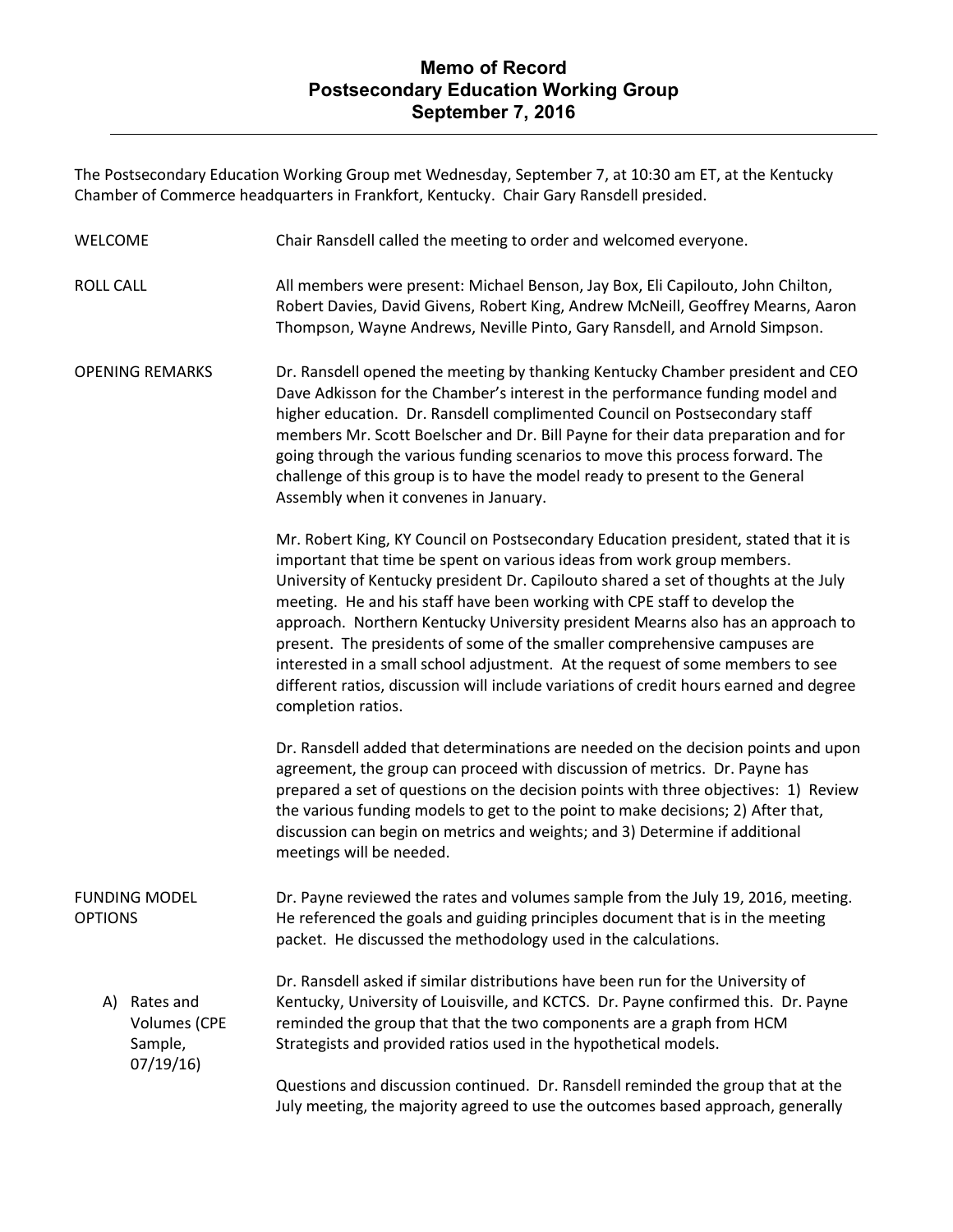speaking, with nuances in regard to factoring in a self-improvement concept. Dr. Ransdell said that Kentucky State University will be held harmless including volume and rates. Decision points are ratio options and potential metrics.

- B) Small School Adjustment (KSU Proposal) For the small school adjustment, Dr. Payne pointed out that the KSU proposal is an attachment in the meeting packet and he said that all assumptions are the same as option A except for a small school adjustment shown in column C. This adjustment also would benefit Morehead State University and Murray State University.
- C) Volumes and Degree Productivity (NKU Proposal) Northern Kentucky University President, Mr. Geoffrey Mearns, presented the NKU proposal suggesting a phased in approach as opposed to developing a model and keeping the historic base with stop/loss provisions. This would allow transition over time to allocate 100%. Attainment levels cannot be reached simply by providing incentives. This approach would still incentivize institutions and focus on improved graduation rates.

Dr. Ransdell asked Dr. Payne to run the numbers for the proposed NKU model.

D) Degree Production (UK Proposal) University of Kentucky president, Dr. Eli Capilouto, began the presentation by discussing that the percentage of population with degrees is the first thing employers look for when they come to Kentucky. It is the degree that is the outcome. This model has one metric, degrees, and all degrees are treated equal. The numbers have not been run, and Dr. Capilouto suggested that the stop/loss be reviewed before numbers are run.

> A suggestion was made to marry the two proposals—NKU and UK. These models are tied to specific outcomes, with consensus on a certain percentage, and the remainder for incentives.

President King agreed on recognition for degrees awarded and encouraged that more attention be put on low income students.

Chair Ransdell charged Dr. Payne with developing a hybrid of the approaches. President King said that given the fact that there only is 5% to start with, use the UK approach to apply the 5% and build in the NKU approach over time. The short-term approach could factor in achievement gaps and STEM+H; for the long term, arrive at a model more reflective of NKU's proposal that has everything in play. Chair Ransdell suggested a five year measure, rather than a three year measure.

Dr. Payne suggested retaining the sector shares for 95% going forward and not by sector for 5% initially. Chair Ransdell asked Dr. Payne to work on a model that keeps the sectors in place and also look one without sectors on the 5%.

NEXT STEPS Chair Ransdell announced that next meeting of the Postsecondary Education Working Group will convene on October 5. In the meantime, CPE will run the